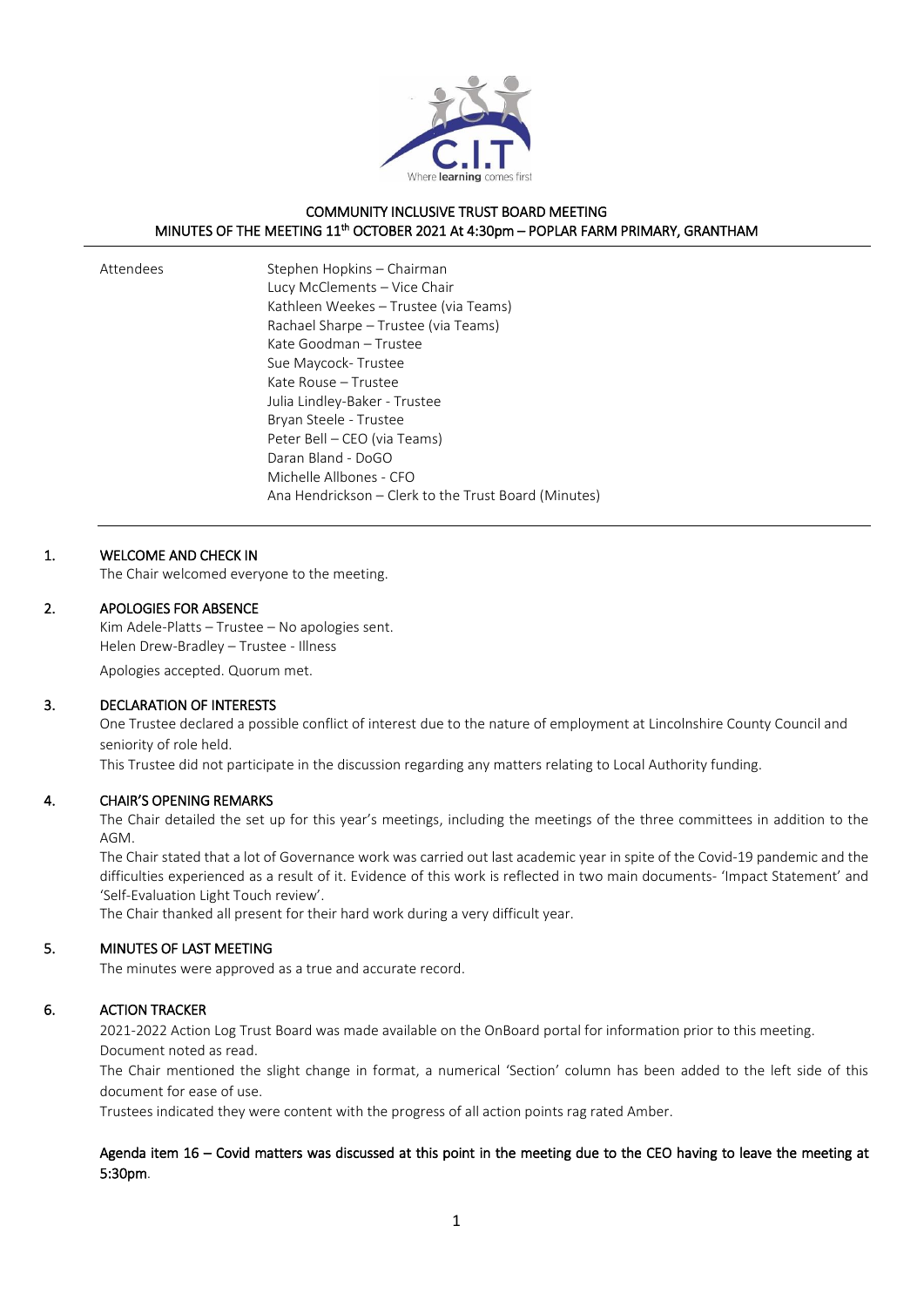# 7. LSBs REPORT & LSB MATTERS FROM SUMMER TERM 20/21

LSB Annual report for 2020-21 Term 3 was made available on the OnBoard portal, for information, prior to this meeting. Trustees noted that the report does not provide any information for Foxfields and challenged the actions of the Trust around all points rag rated Red in this report.

The DoGo confirmed that Foxfields LSB was formed in Spring / Summer 2021, reporting will commence this Term (Autumn). All Amber and Red rag ratings are revised by the LSBs, follow up comments/actions are entered within the relevant column prior to any termly rag rating update. LSBs and Clerks are encouraged to add a commentary for Amber and Red rag ratings with clear and quality information.

Trustees indicated the need for a clear line of communication between the LSB and the TB, for commentary/narrative to support all rag ratings and for assurance that systems are in place so the TB can hold the ELT to account.

Concerns were raised around the timing of the LSB report, the information reported is a term old. A suggestion was made for Trustee involvement with the LSB Chairs, a discussion/standing agenda item (re: Amber/Red assurance rag ratings or updates) at the LSB Chairs Network meetings and further feedback to and from the Board (around what has happened, what is happening and what is the plan of action).

For the benefit of the new Trustee the DoGO proceeded to explain the LSB termly report and termly assurances.

Trustees requested for the 2020 rag ratings for this reporting period to be brought forward, Term 1 2020 – Term 1 2021, for comparison purposes.

The DoGO confirmed that this request would be actioned by the Trust's data analyst.

# ACTION: For the data analyst to provide an LSB assurance rag rating comparison report (i.e Term 1 2020 against Term 1 2021).

# 8. GOVERNANCE IMPACT REPORT

 Governance Impact Statement 20\_21 was made available on the OnBoard portal, for information, prior to this meeting. Document noted as read.

The Chair to TB stated that the purpose of this document is to describe the work of the Board and the impact it has had. He then requested for any gaps or inaccuracies to be reported to the Clerk to TB. This document will be shared with the LSBs and on the Trust's website.

The CEO stated that some of the information from this document can be included within a specific section of the 2020-21 Report to Trustees and suggested for the Clerk to liaise with Chair to TB regarding the content to be added.

ACTION: For the Chair to TB to liaise with the Clerk regarding content from the Governance Impact Report which is to be included in the 2020-21 Report to Trustees.

ACTION 1: For the Clerk to TB to ensure the Governance Impact Report is published on the Trust's website.

# 9. GOVERNANCE 21/22

A Governance folder was distributed to all attendees at this meeting. The electronic version of the documents stated below and the SOD Policy changes July 2021 were made available on the OnBoard portal prior to this meeting.

The Chair to TB stated that the contents of these folders are key documents for Trustee information. The CIT Team Approach to Governance document is not currently included within this folder. It has been sent as part of the Chair's Monthly update. This is a dynamic document, changes will take place as and when new Trustees join the Board.

For the benefit of the new Trustee the Chair to TB explained the contents of this document and confirmed that a special interest school will be allocated to her in the near future. Trustee RS will continue as the link Trustee for Woodlands Academy. An overview of the following documents took place.

- Strategic Plan
- Assurances Schedule
- Scheme of Delegation
- Risk Register
- Governance Work Plan
- Governance Meeting dates for 2021-2022
- Governance Assurance Schedule
- Terms of reference overview
- Team Approach to Governance (including list of trustees and Members)-1<sup>ST</sup> SEPT
- Governance Evaluation
- Code of Conduct
- Declaration of Interests

The DoGO suggested for the *LSB Key Questions and Assurances* document to be included within this folder. This document will be sent to the Clerk to TB for distribution to the Board.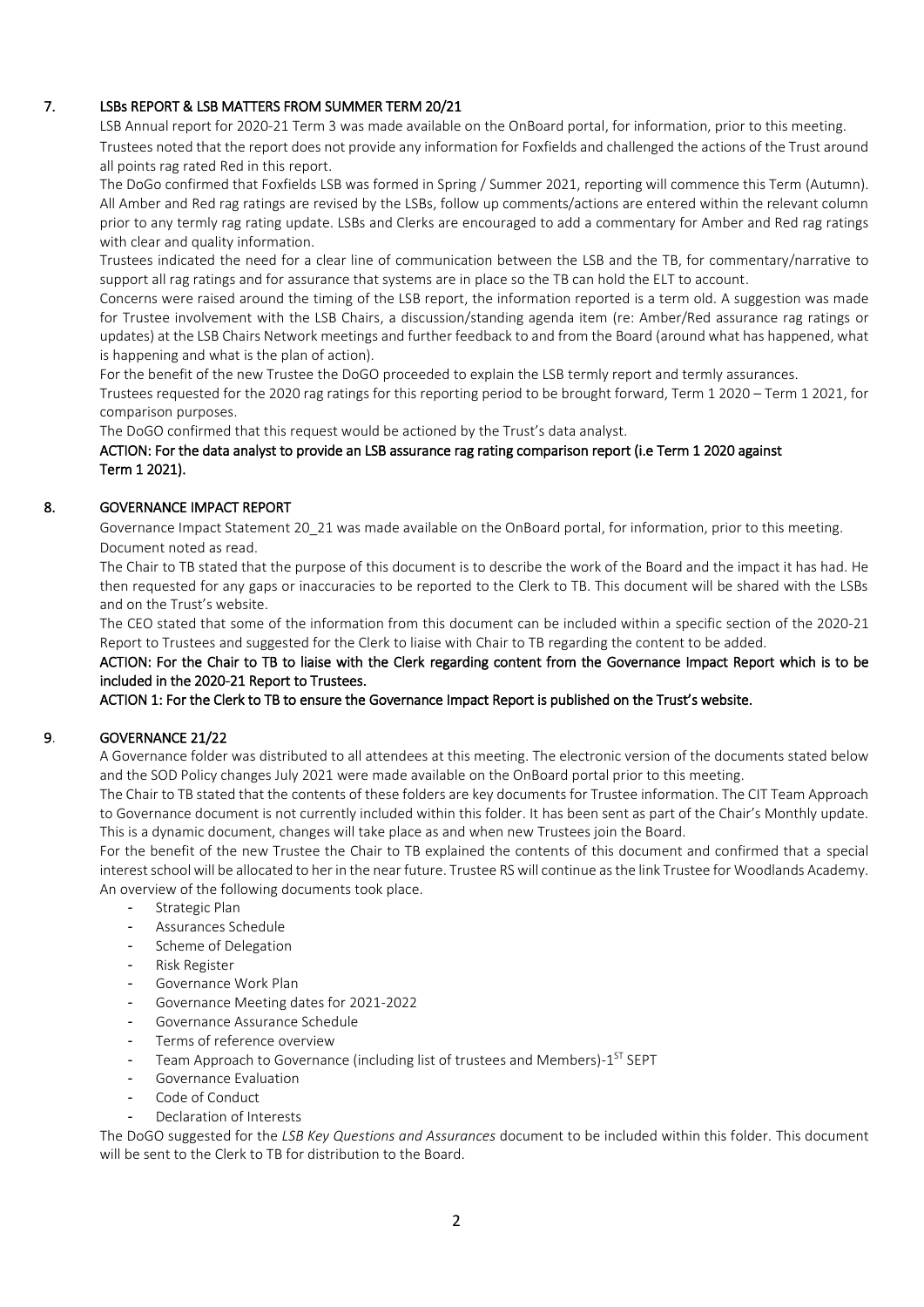The DoGO provided context around the nine changes made to the SOD. Trustees indicated they were content and resolved to approve this document.

ACTION: For the DoGO to provide the Clerk to TB with the LSB key questions and prompts for inclusion within Trustee folders. For the Clerk to TB to disseminate to all Trustees. RESOLUTION: To approve the SOD for 2021-2022.

#### 10. ACADEMIES HANDBOOK 21/22

Academy Trust Handbook 2021 and Changes to ATH 2021 from AFH 2020 were made available on the OnBoard portal prior to this meeting.

Document noted as read.

The Chair to TB explained that the Academy Financial Handbook is now called Academy Trust Handbook. This year the ESFA are focusing in all matters, not just financial. All document changes (new requirements) are detailed in the above document. All finance related matters will be discussed at the FA&E Committee meeting.

The CEO added that in terms of Trust Growth approvals, evidence of external review of Governance is now required. The CEO is currently liaising with the Chair to TB regarding an internal review; with a view for an external review to take place next year.

Trustees indicated they were content with this.

# 11. POLICY REVIEW SCHEDULE

Virtual Governance Policy Draft for 2021-22 and 'CIT Policies that require Trust Board input and sign off July 2021' were made available on the OnBoard, for information and approval, portal prior to this meeting.

The Chair stated that all policies for review by the Board and Committees are detailed on the above document.

The Clerk was requested to ensure that the latest version of this document is disseminated to all Trustees.

The DoGO provided context around the Virtual Governance policy and added that a slight amend had taken place this year to reflect that the Trust Board and LSBs can operate a mix of virtual and face-to-face meetings. This allows flexibility to meeting approach.

A Trustee suggested for non-negotiable points to be added to this document; activities that are to be carried out face to face such as Governor monitoring activities. Document to be brought back for approval at the next TB meeting.

The DoGO confirmed that the review of the LSB Assurance Schedule and the above suggestion would be agenda items at the next LSB Chairs' Networking meeting.

ACTION: For the Clerk to TB to provide Trustees with the latest version of the 'CIT Policies that require Trust Board input and sign off' document.

ACTION 1: For the DoGO to consult with LSB Chairs and determine non-negotiable face to face and virtual Governor monitoring activities.

For the DoGO to amend the Virtual Governance Policy to reflect the above. Document to be brought back to the next TB meeting for approval.

ACTION 2: For the review of the LSB Assurance Schedule and for comments from LSB Chairs regarding which aspects of the Governor monitoring activities are non-negotiable (face to face / virtual) to be an agenda item at the next LSB Chairs' Networking meeting. Also, for the agenda to include an opportunity for LSB Chairs to bring any matters of concern, after their last reporting period, to the attention of the board.

# 12. FINANCIAL KPIs FOR 21/22

Finance KPIs 20-21 V2, Budget Projections, Finance KPIs Cover Sheet and KPIs Word doc were made available on the OnBoard portal prior to this meeting.

The Chair to TB provided background context and stated that as a Trust Board there is a requirement for high level feel/touch on matters finance through the use of key performance indicators in all reporting.

The CFO provided an overview of the key indicators for continuous reporting (detailed and highlighted in yellow/orange on the left-hand column of the Finance KPIs 20-21 V2 document). These KPIs, which include Teaching Staff / Educational Support Staff / Maintenance of Premises and other Occupational Costs / Educational Supplies & Services / ICT Costs, are in line with the strategic plan. Indicated within this document are the percentages of the budget spent in those particular areas.

The Chair of the TB welcomed questions or comments.

Trustees indicated that the addition of 'Reserves' as a KPI is key in order to monitor the Trust's financial sustainability and to compare it's performance against other Trusts. It was suggested for six to eight KPIs, in addition to that of 'Reserves', to be reported on (measurable KPIs that the Trust can control). And for the report to be split into two sections (one for the current year and one for projections), to have a pictorial representation, percentage ranges and rag ratings with a narrative.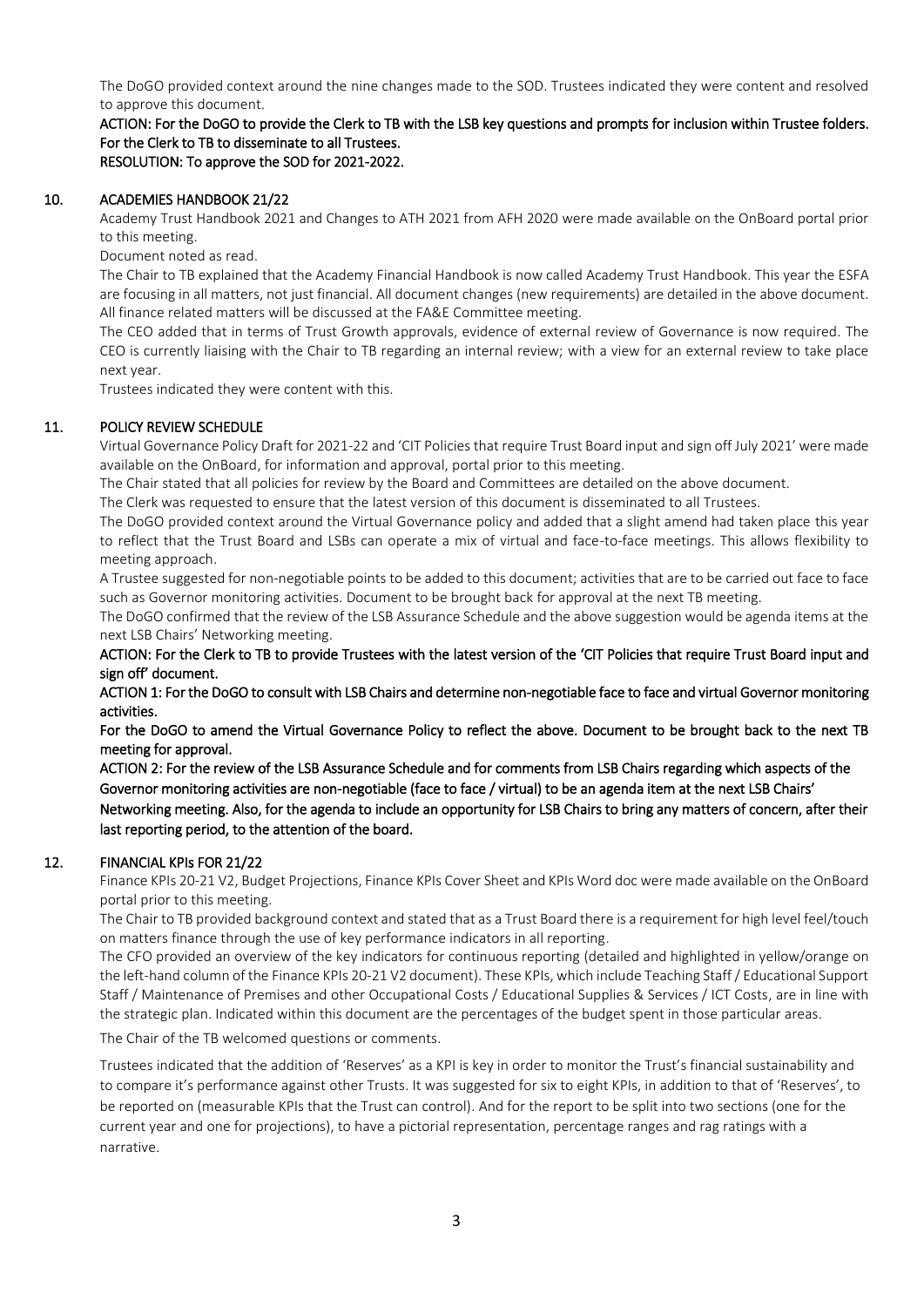The Chair to TB suggested for Trustee LMc to liaise with the CFO in order for this report to be presented at the December TB meeting.

ACTION: For the CFO to introduce percentage ranges with relevant rag ratings to Finance KPI reporting. For this report to include 2 sections – KPIs for current year and KPIs for projections. LMc and CFO to liaise and present a populated report at the next TB meeting in December 2021.

#### 13. CRITERIA TO INFORM BOARD APPROVAL FOR CEO TO PROGRESS WITH A POTENTIAL NEW SCHOOL OPPORTUNITY

'Criteria or the Trust Board to use to decide whether or not to give the CEO the go ahead to pursue' document was made available on the OnBoard portal prior to this meeting.

The Chair to TB has compiled a set of criteria to steer the CEO towards the next stage should there be a potential opportunity for the Trust to acquire an additional school. This document is available as a tool.

The Chair of TB welcomed for comments and suggestions to be made via the Clerk.

A conversation took place regarding the different stages of progression for TB approval. A Trustee offered to tailor this document into appropriate stages and suggested to revisit this criterion on an annual basis.

The Clerk to TB was requested to upload this document onto the OnBoard portal for Trustee comments.

ACTION: For LMc to tailor the 'Criteria for the Trust Board to use to decide whether or not to give the CEO the go ahead to pursue, to the next stage, a potential opportunity for the Trust to acquire an additional school' document into appropriate stages.

ACTION 1: For the Clerk to TB to upload onto OnBoard the 'Criteria for the Trust Board to use to decide whether or not to give the CEO the go ahead to pursue, to the next stage, a potential opportunity for the Trust to acquire an additional school' document for Trustee comment.

#### 14. TRAINING FOR TRUSTEES AND TRUSTEE VISITS TO SCHOOLS

Trustee CPD Plan was made available on the OnBoard portal, for information, prior to this meeting.

Th Chair to TB stated that the Trustee visits to schools are not for monitoring purposes but to maintain connectivity between the school and the Board. Trustees were encouraged to also meet the respective LSB Chair, despite the difficulty in logistics. In terms of training for Trustees, there is an aspiration for online videos to be available soon. Safeguarding training has been high on the agenda. The Chair to TB and the DoGO will liaise and will map out and finalise the Finance and other training for Trustees and LSB members.

The Trustee CPD Plan reflects the requirement for training around the areas of Education and Finance. Relevant training would be provided by the DoE or members of the Board depending on their expertise. This point is work in progress. ACTION: For the Chair and DoGO to finalise the Finance and other training for Trustees and LSB members.

# 15. EVALUATION OF GOVERNANCE

CIT Evaluation of Governance Activity Schedule / CST Improvement Capacity Framework for Trust Governance / trustee 2021 Light Touch Review Outcomes documents were made available on the OnBoard portal, for information, prior to this meeting. The Chair to TB stated that the Schedule of Governance Evaluation document is yet to be finalised. Comments, in red text, have been added to the Light Touch Review summary document for planning purposes. This is a very strong document that reflects the hard work and achievements of the Board. It will be presented at each committee meeting, this term, in order for relevant points to be dealt with. The CST capacity Framework document provides useful information and guidance for strong collective Governance work. This document will also be shared with the ELT.

The Chair of the TB welcomed contributions or comments. None made.

# 16. COVID MATTERS

The CEO provided an overview of the current situation across CIT schools.

All schools' risk assessments have been reviewed by the Directors of Education and updated in line with government guidance (which includes the removal of class *bubbles*)*.* Track and Trace is no longer the responsibility of the school, parents will be informed via the Track and Trace system which is causing some concern amongst parents. Letters have been prepared for SEND and Mainstream schools, in order to inform parents, should a Covid case be identified within a class.

There have been two school closures since September, sanctioned by the CEO and approved by the Chair to TB.

- GARTH Closed for one day, No permission from the DfE but in agreement with the RSC. All staff were PCR tested on this day as requested by Public Health England.
- WOODLANDS Closed for three days as three SLT members had Covid related absences, only one member of SLT was in place. All procedures were followed, the DfE and LA were informed.